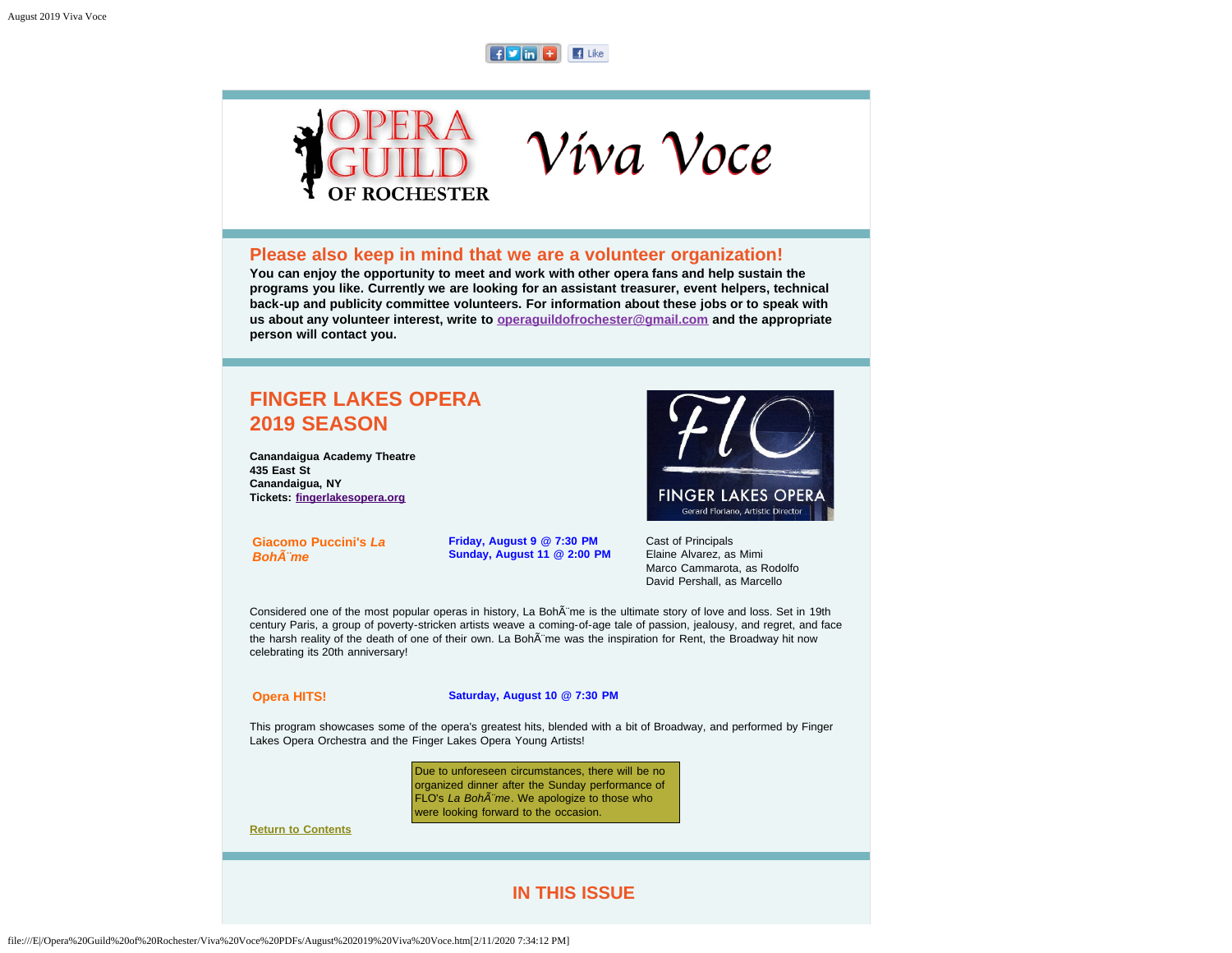#### Edition *Viva Voce,* **August 2019**

**The Opera Guild of Rochester, Inc. is a 501(c)(3) charitable organization with a mission to support opera and opera education in the greater Rochester area. The Guild presents free opera lectures at local libraries,**

**tours to productions of local opera companies and the Metropolitan Opera in New York City, and our popular Beat-the-Blahs, Haskell Rosenberg Memorial Series, at Temple B'rith Kodesh in Brighton.**

**This newsletter is sent via eMail each month, currently to over 3,000 subscribers. For a free subscription send your contact details, including your eMail address, to [operaguildofrochester@gmail.com](mailto:operaguildofrochester@gmail.com).**

**Our Website and Facebook pages serve as a clearinghouse for local and regional opera, concert, and recital information, with links to other music organizations in our area. Please visit our Website at [operaguildofrochester.org](http://operaguildofrochester.org/).**

**For up-to-date information on opera-related news and events, please visit us on [facebook.com/OperaGuildofRochester](http://facebook.com/OperaGuildofRochester).**



**Some events are now being recorded. Click the YouTube logo to visit us there.**



<span id="page-1-0"></span>**Reader Article submission deadline for the next issue is the 15th of the previous month.**

#### **[This Month](#page-1-0)**

- **[Summer Season](#page-2-0)**
- **[Fall Lectures](#page-3-0)**
- **[Bravo Nights](#page-4-0)**
- **[Oasis Open Class](#page-4-1)**
- **[Great Opera-tunities](#page-8-0)**
- **[Met HD 2019-2010 Season](#page-5-0)**
- **[Pegasus](#page-6-0)**
- **[Canadian Opera Company](#page-7-0)**
- **•** [Donations](#page-8-1)

#### **The Summer Season**

- **[Seagle Music Colony](#page-2-1)** Oklahoma!
	-
- **[Glimmerglass Festival](#page-2-2)**
	- Showboat
	- La traviata
	- The Ghosts of Versailles
	- Blue

#### **[Finger Lakes Opera](#page-0-1)**

- ∘ La Bohème
- o Opera HITS!



**August 9, 11 Finger Lakes Opera** *[La Boheme](#page-0-1)*

**August 10 Finger Lakes Opera** *[Opera Hits!](#page-0-1)* **August 14-17 Seagle Colony** *[Oklahoma!](#page-2-1)* **August Repertory Glimmerglass** *[Showboat](#page-2-2)*

*[La Traviata](#page-2-2) [Ghosts of Versaille](#page-2-2) [Blue](#page-2-2)*

#### **[Return to Contents](#page-0-0)**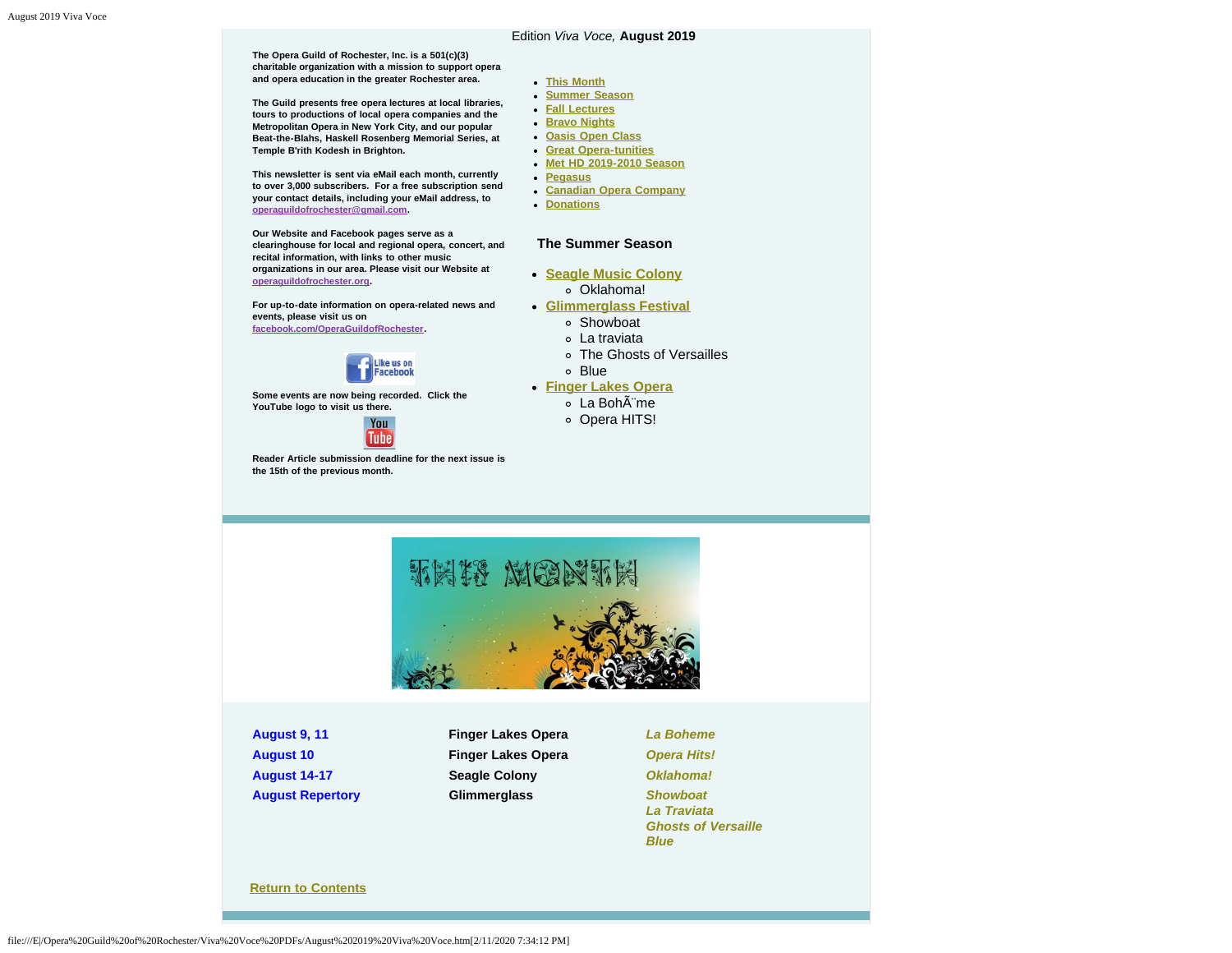<span id="page-2-0"></span>

<span id="page-2-1"></span>

## **SEAGLE MUSIC COLONY**

SUMMER 2019

**Seagle Music Colony 999 Charley Hill Road Schroon Lake, NY 12870 (518) 532-7875 [www.seaglecolony.org](http://www.seaglecolony.org/)**

**Seagle Music Colony is the oldest summer vocal training program in the United States and the premier opera and musical theatre producing organization in the Adirondack region of upstate New York. In 2019, Seagle Music Colony will celebrate its 104th Anniversary Season.**

- - - - - - - - - - - - - - - - -

## **Mainstage Season at the Oscar Seagle Music Colony**

**Oklahoma! (Rodgers & Hammerstein) August 14, 15, 17 - 8 pm;** 

**August 16 & 17 - 2 pm**

**+ pre-show lecture 1 hour prior to curtain [Click Here](https://seaglecolony.tix.com/schedule.aspx?orgnum=5439) to order online or call our box office at (518) 532-7875**

**[Return to Contents](#page-0-0)**

-

<span id="page-2-2"></span>Glimmerglass<br>FESTIVAL

The Glimmerglass Festival PO Box 191 7300 State Highway 80 Cooperstown, NY 13326 Administrative Offices (607) 547-0700 Box Office (607) 547-2255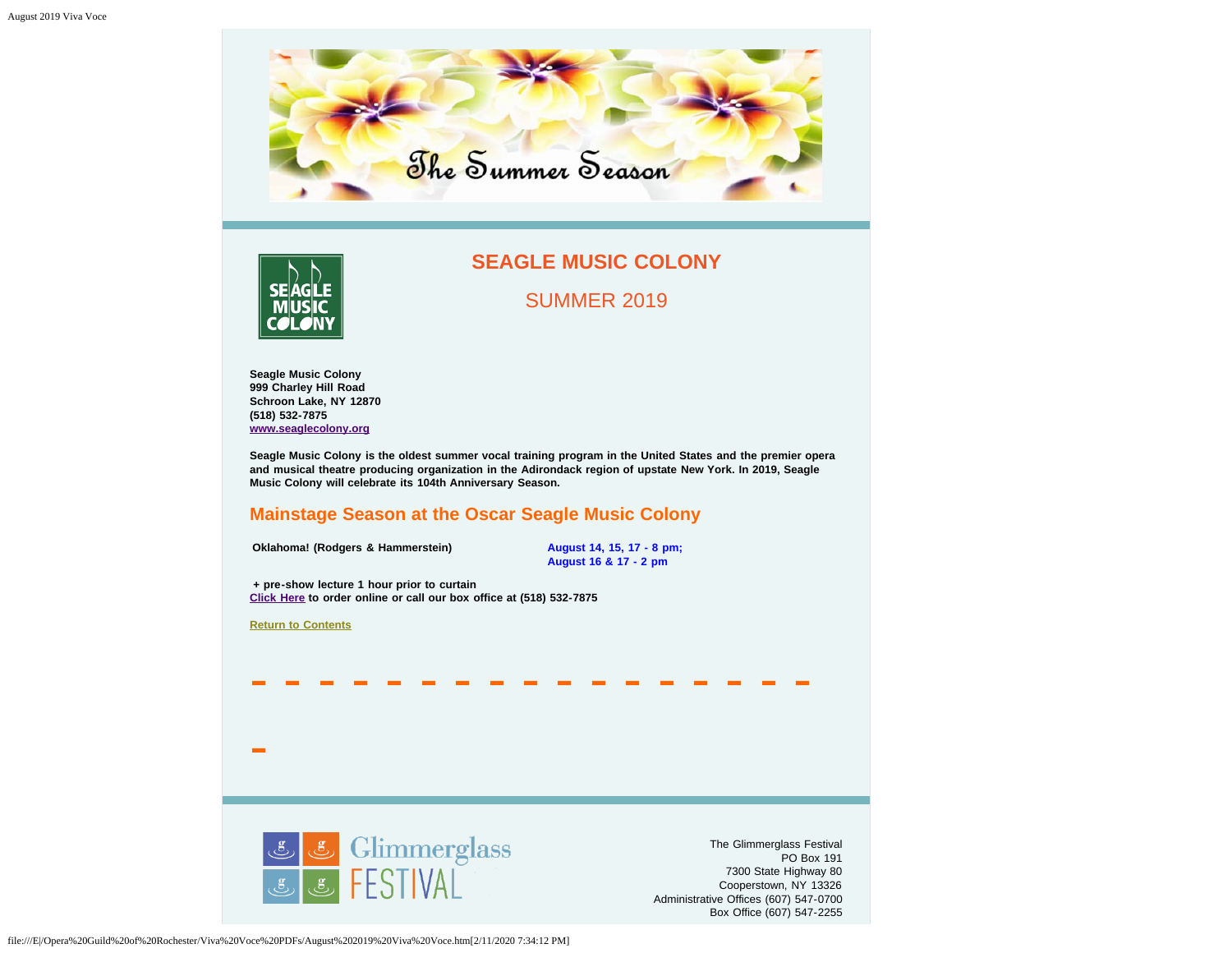## *Showboat*, Jerome Kern/Oscar Hammerstein II

#### July 6 - August 24

Revolutionary for its exploration of serious themes, *Showboat* blends humanity and humor with hit tunes as we follow Captain Andy Hawks and his extended family on a journey of love and heartbreak.

*La traviata*, Giuseppe Verdi/Francesco Maria Piave

#### July 7 - August 24

The Parisian courtesan Violetta leaves a life of extravagance when she falls in love with Alfredo. But soon she is forced to make a terrible choice. With showpiece arias such as "Sempre libera" and its touching story, *La traviata* is one of the most beloved works in the operatic canon.

#### *The Ghosts of Versailles*, John Corigliano/William M. Hoffman

#### July 13 - August 23

In this hilarious nod to *The Barber of Seville* and *The Marriage of Figaro*, the ghost of Marie Antoinette is upset about her untimely ending, so her favorite playwright, Beaumarchais, attempts to amuse her with a new work.

*Blue*, Jeanine Tesori/Tazewell Thompson (world premiere)

#### July 14 to August 22

This world premiere centers on the hopes and fears of a young black couple as they raise a son in 21st century America.

- - - - - - - - - - - - - - - - -

Box Office Hours: June-Aug: Mon-Fri 9-6 July-Aug: Mon-Fri 9-6 and Sat 9-6, Sun 9-2 Sep-May: Mon-Fri 10-5

Box Office (607) 547-2255 **[info@glimmerglass.org](mailto:info@glimmerglass.org)**

**[Return to Contents](#page-0-0)**

-

## **COMING THIS FALL**

**More listings in September**

## <span id="page-3-0"></span>**Fall Lectures in September at Fairport Library**

#### **Wednesdays, 7-9 pm**

**September 18**: Art Axelrod, "Opera Oddities: Singing Outside the Box." Art will explore operatic scenes and arias that don't follow the usual opera conventions concerning musical and dramatic structure.

**September 25**: Peter Dundas, "*Der Rosenkavalier*, a New Version." Peter will present a special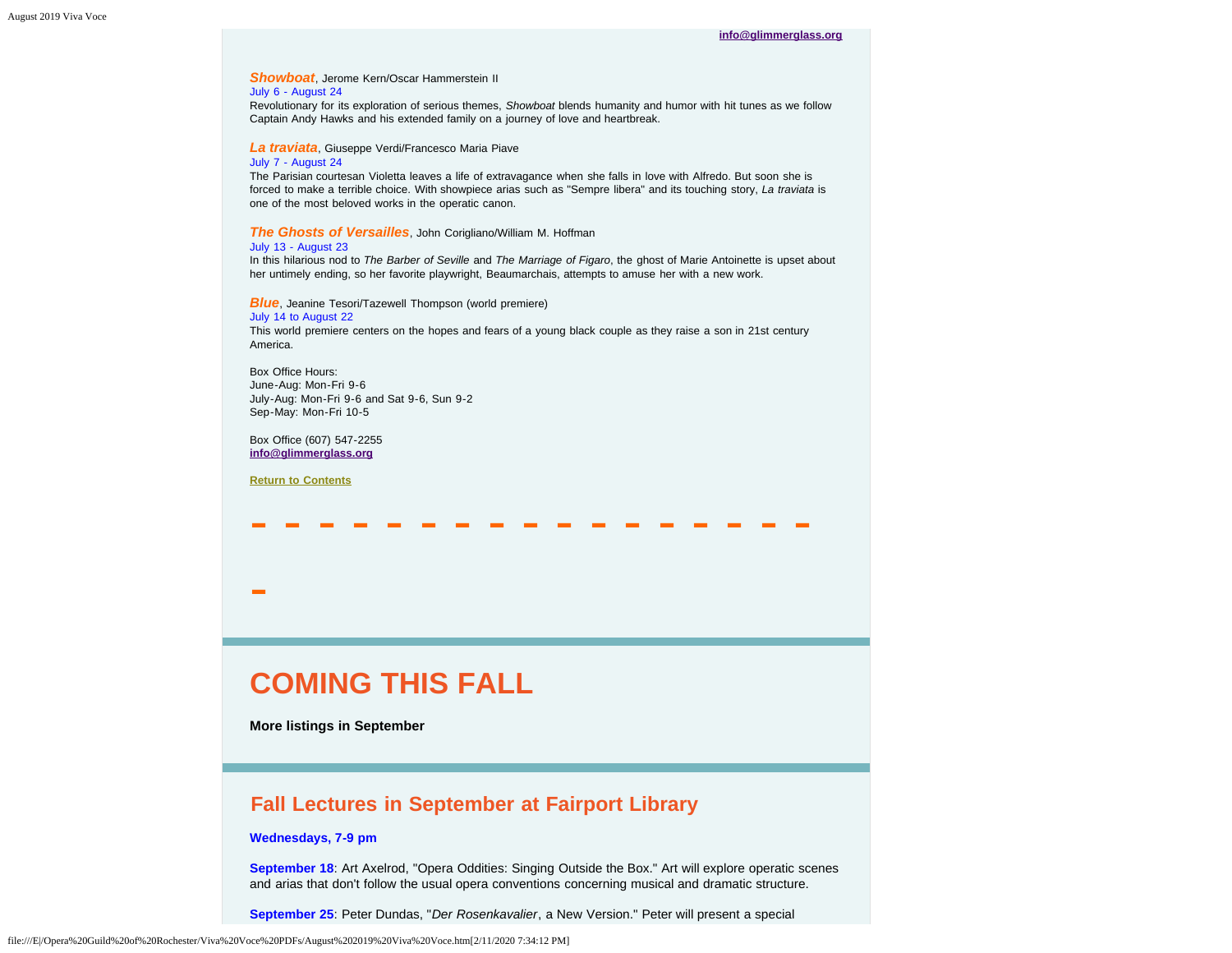production, different from that of his lecture in March, with a great cast: Kiri Te Kanawa, Tatiana Troyanos, Judith Blegen and Kurt Moll, conducted by James Levine.

**[Return to Contents](#page-0-0)**

# <span id="page-4-0"></span>**Bravo Nights**



We are pleased to announce the following dates for our popular Bravo Nights series - come and hear emerging opera talent of the highest caliber.

**Tuesday, September 17, 2019**: tenor Nathaniel Catasca and soprano Keely Futterer, 2018 Classical Idol finalist.

**Tuesday, November 12, 2019**: baritone Patrick Graham and tenor Joshua Bouillon.

**2020** dates to be announced.

All will be held from 7-9 PM at the Little CafA ©. The performances are free. Food and drink are available for purchase at the cafA © and we advise coming early if you are eating at the cafAC before the performance. Beloved arias and other musical will delight all sectors of the opera community. We encourage you to invite anyone with a budding interest in opera, as this casual, free event will be perfect for them!

**[Return to Contents](#page-0-0)**

<span id="page-4-1"></span>

**Wednesdays 09/11/19 - 12/11/19 09:30 - 11:00 (12 sessions) No class 10/9, 11/27**

**Exploring American Opera**. With lectures and DVDs, we will study six American operas: Adamo's "Little Women" (1998), which is based on Louisa May Alcott's famous novel about a family of four sisters growing up in New England shortly after the Civil War; Heggie's "Moby-Dick" (2010), from Herman Melville's classic tale of Ahab, the captain of the ill-fated whaling ship Pequod and the crew he commands; Corigliano's "The Ghosts of Versailles" (1991), which takes place in an afterlife existence of the court of King Louis XVI 200 years after the French Revolution; Adams' "Dr. Atomic" (2005), which tells the story of Dr. J. Robert Oppenheimer, the Manhattan Project and the creation of the atomic bomb; Glass's "Akhnaten" (1984) about the 18th dynasty Egyptian pharaoh who was the husband of Nefertiti and the father of a son who would become King Tut; Gershwin's "Porgy and Bess" (1935), which is based on the novel Porgy by DuBose Heywood.

**Instructor**: David Dean, Board Member, Opera Guild of Rochester **Class No, 315, \$65.00**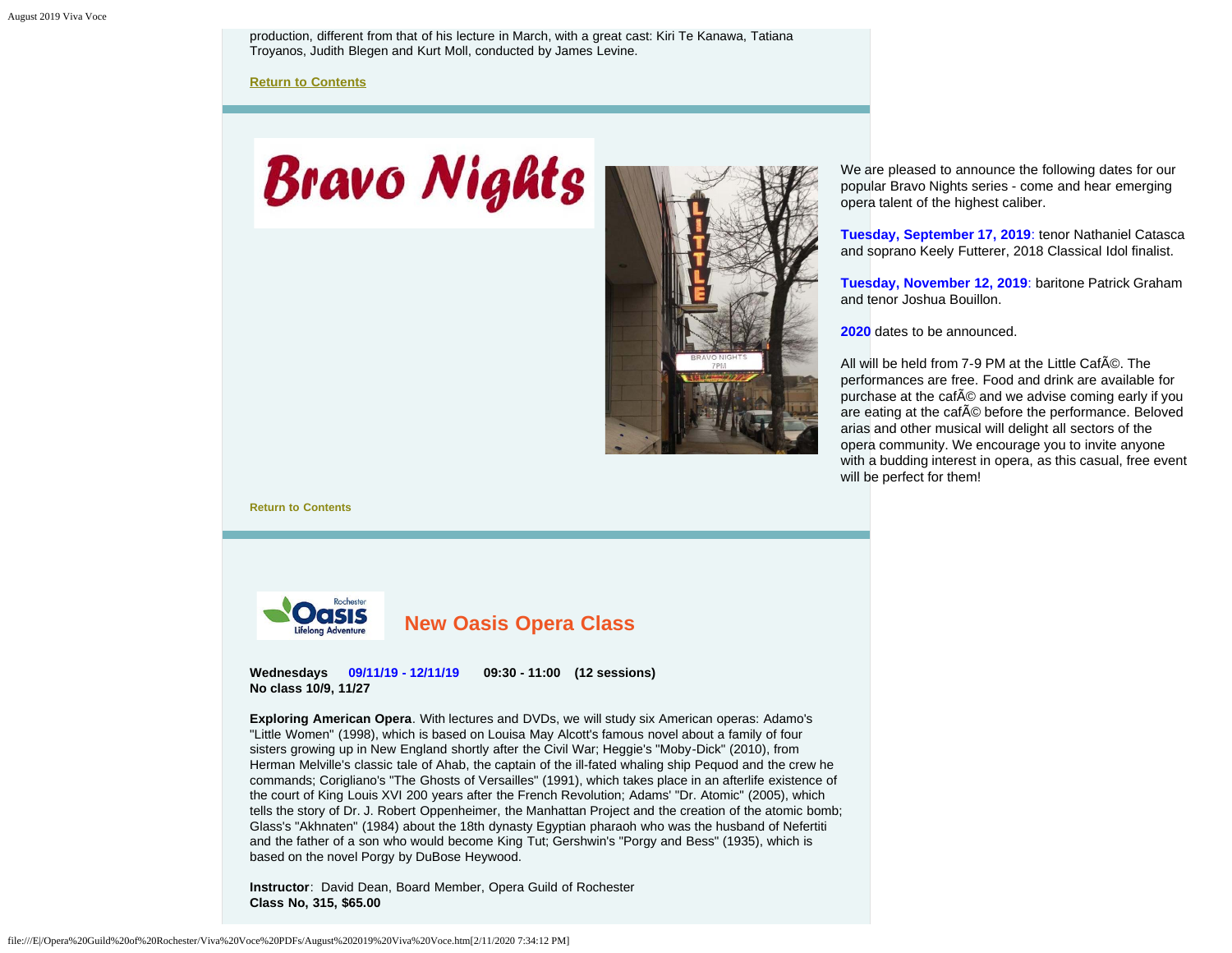Call Oasis at 585-730-8800 or see Oasisnet.org/Rochester-NY for registration information.

[Return to Contents](#page-0-0)

## <span id="page-5-0"></span>**Metropolitan Opera HD Season 2019 - 2020**

#### **All showings at 12:55 pm**

**Puccini,** *Turandot*  **October 12**  For more info, **[click here](https://www.metopera.org/season/in-cinemas/2019-20-season/turandot-live-in-hd/)**

**Massenet,** *Manon*  **October 26**  For more info, **[click here](https://www.metopera.org/season/in-cinemas/2019-20-season/manon-live-in-hd/)**

**Puccini,** *Madama Butterfly*  **November 9** For more info, **[click here](https://www.metopera.org/season/in-cinemas/2019-20-season/madama-butterfly-live-in-hd/)**

**Glass,** *Akhnaten* **November 23**  For more info, **[click here](https://www.metopera.org/season/in-cinemas/2019-20-season/akhnaten-live-in-hd/)**

**Berg,** *Wozzeck*  **January 11**  For more info, **[click here](https://www.metopera.org/season/in-cinemas/2019-20-season/wozzeck-live-in-hd/)**

**Gershwin,** *Porgy and Bess* **February 1**  For more info, **[click here](https://www.metopera.org/season/in-cinemas/2019-20-season/porgy-and-bess-live-in-hd/)**

Thrilling dramatic soprano Christine the title princess, with Yannick NÃO: Zeffirelli's dazzling production of Pucci



Aronica is the mysterious prince CalÃ f, alongside soprano Eleonora Buratto as Li $\tilde{A}$ <sup>1</sup> and bass-baritone James Morris as Timur. Exhilarating soprano Lisette Oropesa returns as the irresistible title

character, the tragic beauty who yearns for the finer things in life. Tenor Michael Fabiano is the besotted Chevalier des Grieux, whose desperate love for Manon proves their undoing. Maurizio Benini conducts Massenet's sensual score.

Soprano Hui He takes on the heartbreaking title role of the doomed geisha, with tenor Andrea CarÂ" as the American naval officer who abandons. The great PlÂ<sub>i</sub>cido Domingo makes his role debut as Sharpless, and Pier Giorgio Morandi is on the podium for Anthony Minghella's sweeping production, a perennial audience favorite.

Director Phelim McDermott tackles another one of Philip Glass's modern masterpieces, with star countertenor Anthony Roth Costanzo as the revolutionary title ruler who transformed ancient Egypt. To match the opera's hypnotic, ritualistic music, McDermott offers an arresting vision that includes a virtuosic company of acrobats and jugglers. Karen Kamensek conducts.

After wowing audiences with his astounding production of *Lulu* in 2015, South African artist William Kentridge now focuses his extraordinary visual imagination on Berg's other operatic masterpiece, comeing to cinemas for the first time. Met Music Director Yannick Nézet-Séquin is on the podium for this important event, with baritone Peter Mattei as the disturbed title character. Soprano Elza van den Heever is Wozzeck's unfaithful mate, alongside a commanding cast that also includes tenor Christopher Ventris, bass-baritone Christian Van Horn, and tenor Gerhard Siegel.

One of America's favorite operas - James Robinson's stylish production transports audiences to Catfish Row on the Charleston waterfront, vibrant with the music, dancing, emotion, and heartbreak of its inhabitants. "If you're going to stage Gershwin's opera, this is how," raved the *Guardian* when the new production premiered in London in 2018. David Robertson conducts a dynamic cast, featuring the sympathetic duo of Eric Owens and Angel Blue in the title roles and an all-star ensemble that includes Golda Schultz, Latonia Moore, Denyce Graves, Frederick Ballentine, and Alfred Walker.

**Handel,** *Agrippina*  **February 29**  For more info, **[click here](https://www.metopera.org/season/in-cinemas/2019-20-season/agrippina-live-in-hd/)** Handel's tale of intrigue and impropriety is set in ancient Rome, with star mezzo-soprano Joyce DiDonato as the controlling, power-hungry Agrippina and Harry Bicket conducting. Sir David McVicar's production ingeniously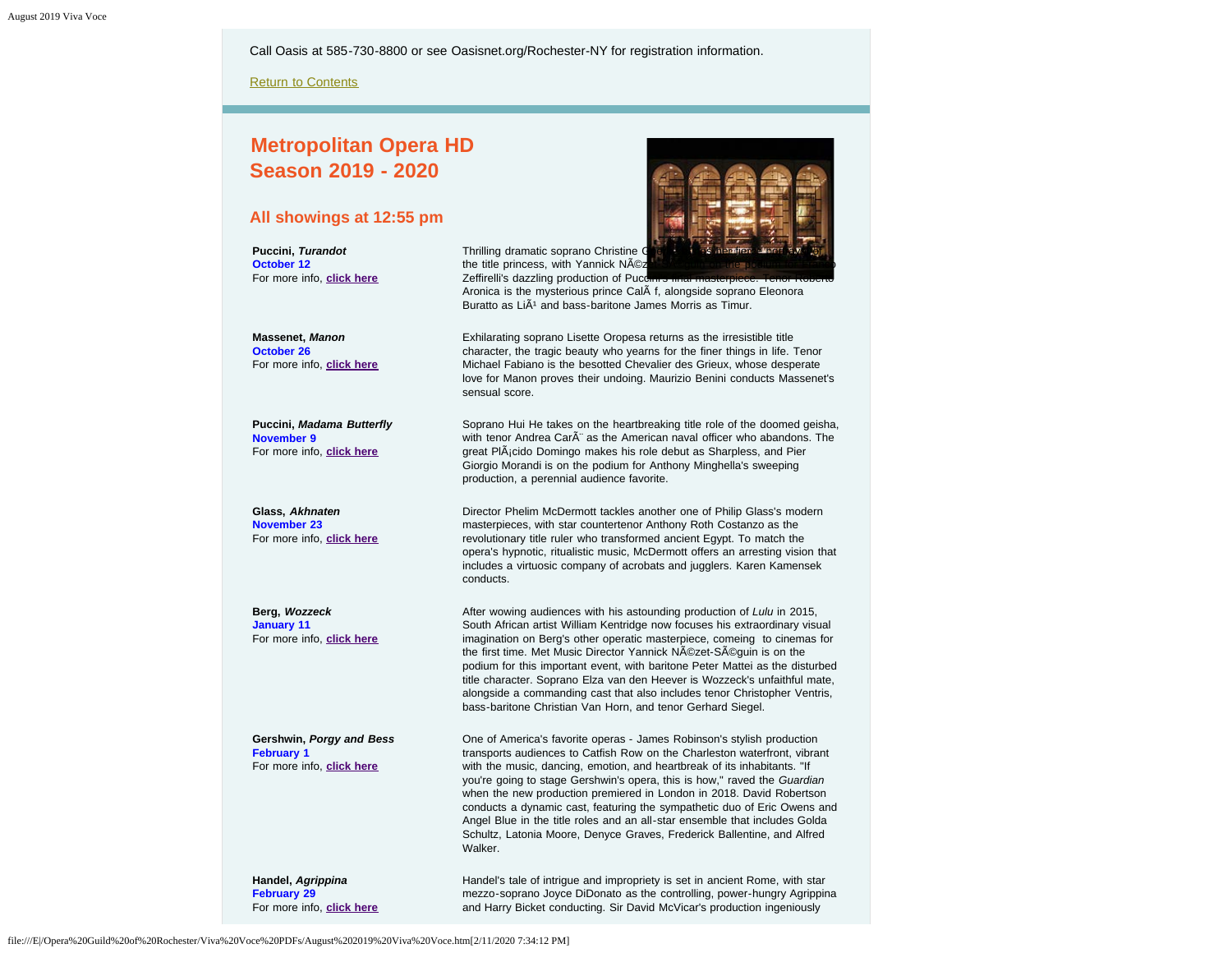|                                                                           | reframes the action of this black comedy about the abuse of power to "the<br>present," where it should loudly resonate. The all-star cast features mezzo-<br>soprano Kate Lindsey as Agrippina's son and future emperor Nerone,<br>soprano Brenda Rae as the seductive Poppea, countertenor lestyn Davies<br>as the ambitious officer Ottone, and bass Matthew Rose as the weary<br>emperor Claudius.                                                                                                                                                                                                                                                                                               |
|---------------------------------------------------------------------------|-----------------------------------------------------------------------------------------------------------------------------------------------------------------------------------------------------------------------------------------------------------------------------------------------------------------------------------------------------------------------------------------------------------------------------------------------------------------------------------------------------------------------------------------------------------------------------------------------------------------------------------------------------------------------------------------------------|
| Wagner, Der Fliegende HollAnnder<br>March 14<br>For more info, click here | The great bass-baritone Sir Bryn Terfel brings his acclaimed portrayal of<br>the doomed sea captain of the title Valery Gergiev conducts a new<br>production by Fran§ois Girard, whose visionary 2013 take on Parsifal set<br>the recent Met standard for Wagner stagings. With sweeping sets by John<br>Macfarlane, Girard's new production turns the Met stage into a rich, layered<br>tableau reminiscent of a vast oil painting. The gifted German soprano Anja<br>Kampe, in her Met debut run, is the devoted Senta, whose selfless love is<br>what the Dutchman seeks, with bass Franz-Josef Selig as her father,<br>Daland, and tenor Sergey Skorokhodov as her deserted former lover, Erik. |
| Pucinni, Tosca<br>April 11<br>For more info, click here                   | Soprano Anna Netrebko, whom the New York Times hailed as<br>"magnificent" when she made her role debut as Tosca in 2018, returns as<br>Puccini's explosive diva. Tenor Brian Jagde is the idealistic painter<br>Cavaradossi, and baritone Michael Volle completes the opera's fatal love<br>triangle as the sinister Scarpia. Bertrand de Billy conducts Sir David<br>McVicar's stunning production.                                                                                                                                                                                                                                                                                                |
| Donizetti, Maria Stuarda<br>May 9<br>For more info, click here            | Soprano Diana Damrau, following her triumph as Violetta in last season's<br>new production of Verdi's La Traviata, returns as the martyred Mary,<br>Queen of Scots, in Donizetti's bel canto showcase. Star mezzo-soprano<br>Jamie Barton is her imperious rival Queen Elizabeth I, and the silken-<br>voiced tenor Stephen Costello is the noble Earl of Leicester. Maurizio<br>Benini conducts Sir David McVicar's handsome production.                                                                                                                                                                                                                                                           |
| <b>Return to Contents</b>                                                 |                                                                                                                                                                                                                                                                                                                                                                                                                                                                                                                                                                                                                                                                                                     |

## <span id="page-6-0"></span>**Pegasus 2019-2020 Season**





# Viol<sup>3</sup>

September 22, 2019 @ 4 pm Downtown United Presbyterian Church 121 N. Fitzhugh Street, Rochester

Music for viola da gamba to the power of 3. These 3 superb gambists play French and English music for multiple viols. Pre-concert talk at 3:15pm

[Beiliang Zhu](https://www.pegasusearlymusic.org/artist/beiliang-zhu/), viola da gamba [Lisa Terry](https://www.pegasusearlymusic.org/artist/lisa-terry/), viola da gamba [David Morris,](https://www.pegasusearlymusic.org/artist/david-morris/) viola da gamba [Leon Schelhase](https://www.pegasusearlymusic.org/artist/leon-schelhase/), harpsichord [Deborah Fox,](https://www.pegasusearlymusic.org/artist/deborah-fox/) theorbo

## A Baroque Noel

file:///E|/Opera%20Guild%20of%20Rochester/Viva%20Voce%20PDFs/August%202019%20Viva%20Voce.htm[2/11/2020 7:34:12 PM]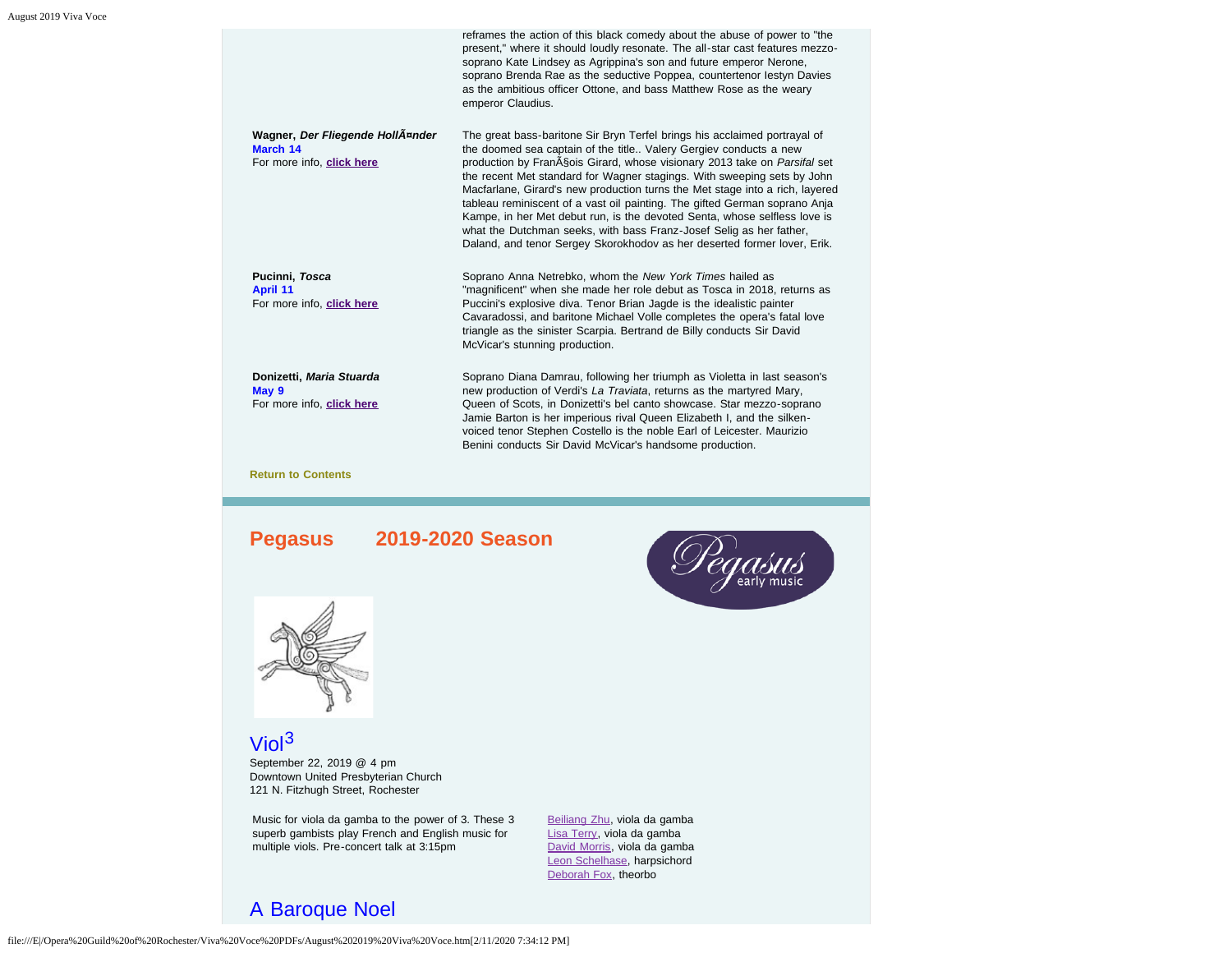December 15, 2019 @ 4 pm Hochstein Performance Hall, 50 N. Plymouth Street, Rochester

Charpentier's beloved *Messe de Minuit pour Noel*, French [Paul O'Dette,](https://www.pegasusearlymusic.org/artist/paul-odette/) Director & theorbo popular noels, and music by Vivaldi and more, with baroque orchestra.

[Laura Heimes](https://www.pegasusearlymusic.org/artist/laura-heimes-2/), [Shari Alise Wilson,](https://www.pegasusearlymusic.org/artist/shari-alise-wilson/) sopranos [Debi Wong,](https://www.pegasusearlymusic.org/artist/debi-wong/) mezzo-soprano [Andrew Fuchs](https://www.pegasusearlymusic.org/artist/andrew-fuchs/), [Jonas Budris,](https://www.pegasusearlymusic.org/artist/jonas-budris/) tenors [Andrew Padgett](https://www.pegasusearlymusic.org/artist/andrew-padgett/), [Steven Hrycelak](https://www.pegasusearlymusic.org/artist/steven-hrycelak/), basses

## "Nevertheless, she persisted"

February 2, 2020 @ 4 pm Downtown United Presbyterian Church, 121 N. Fitzhugh Street, Rochester

Music of strong women, with [Laura Heimes](https://www.pegasusearlymusic.org/artist/laura-heimes-2/), soprano, and Laura Heimes, soprano chamber ensemble. Music by Elizabeth Jacquet de la Guerre, Antonia Bembo, and George Frideric Handel.

[Naomi Gregory,](https://www.pegasusearlymusic.org/artist/naomi-gregory/) harpsichord [Boel Gidholm,](https://www.pegasusearlymusic.org/artist/boel-gidholm/) violin [Deborah Fox,](https://www.pegasusearlymusic.org/artist/deborah-fox/) theorbo

## The Panther and the Rose

March 15, 2020 @ 4 pm Downtown United Presbyterian Church, 121 N. Fitzhugh Street, Rochester

Medieval music from the Italian trecento: caccias, ballatas, and madrigales by Ciconia, Landini, and more.

[Andrew Rader](https://www.pegasusearlymusic.org/artist/andrew-rader/), countertenor [Jonas Budris,](https://www.pegasusearlymusic.org/artist/jonas-budris/) tenor [Dongmyung Ahn](https://www.pegasusearlymusic.org/artist/dongmyung-ahn/), Vielle [Christa Patton,](https://www.pegasusearlymusic.org/artist/christa-patton/) harp & recorder [Deborah Fox,](https://www.pegasusearlymusic.org/artist/deborah-fox/) lute

## Diderot Quartet with Jesse Blumberg

May 17, 2020 @ 4 pm Downtown United Presbyterian Church, 121 N. Fitzhugh St. Rochester

Haydn & Mendelssohn quartets plus song arrangements [Jesse Blumberg](https://www.pegasusearlymusic.org/artist/jesse-blumberg/), baritone of Clara Schumann & Fanny Mendelssohn

[Diderot String Quartet](https://www.pegasusearlymusic.org/artist/diderot-string-quartet/) Johanna Novom, Adriane Post, violins; Kyle Miller, viola; Paul Dwyer, cello

**[Return to Contents](#page-0-0)**



<span id="page-7-0"></span>**TURANDOT** September 28, 2019 to October 27, 2019 **[Learn More](https://www.coc.ca/productions/18680)** Learn More **RUSALKA** October 12, 2019 to October 26, 2019 **[Learn More](https://www.coc.ca/productions/18705) THE BARBER OF SEVILLE** January 19, 2020 to February 7, 2020 **[Learn More](https://www.coc.ca/productions/18712)**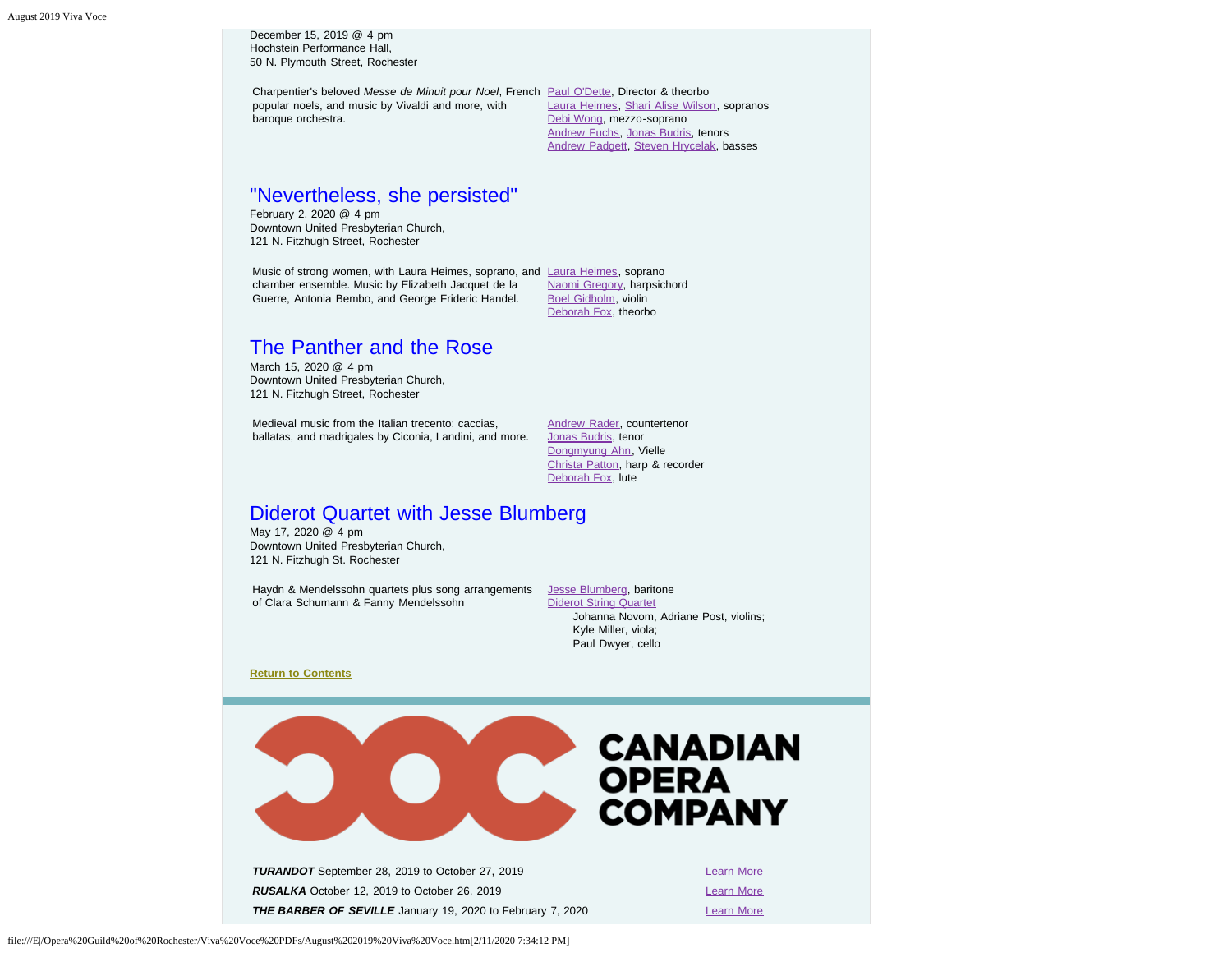**HANSEL & GRETEL** February 6, 2020 to February 21, 2020 *AIDA* April 18, 2020 to May 8, 2020 **[Learn More](https://www.coc.ca/productions/18731) Learn More THE FLYING DUTCHMAN** May 1, 2020 to May 16, 2020

**[Return to Contents](#page-0-0)**

## <span id="page-8-0"></span>**GREAT OPERA-TUNITIES**

**(For those wishing to explore opera without spending a lot of money)**

**FREE - Friends of Eastman Opera Voice Competition**. Look for listing in February 2020 *Viva Voce*. 8 pm, Kilbourn Hall, Gibbs Street, Rochester.

**FREE - The Lotte Lenya Competition**: young multi-talented singer/actors performing both opera and musical theater selections. See *Viva Voce* for Saturday in April, 2020.

**FREE - Opera Guild Lectures** in September at Fairport Library, February and March (with many video selections) at Brighton Memorial Library, 7 pm, 2300 Elmwood Ave, see *Viva Voce* for 2019-2020 schedule.

**\$9/10 suggested donation - Opera Guild "Beat the Blahs."** Opera DVD presentations at Temple B'rith Kodesh. Four Sundays in January at 1 pm, see the 2020 schedule next year. Pre-performance talk, refreshments at intermission, children and students always FREE.

**\$24**; UR students \$10 with ID - **The Eastman Opera Season**: (Eastman voice students). Pre-performance talks; see full listing in *Viva Voce*.

**\$25 per (senior) ticket - Metropolitan Opera simulcasts** in HD of live performances on Saturdays usually at 1 pm. An encore performance, not live, is given on the Wednesday following for \$23. Theaters are at Tinseltown, Eastview, Webster and Henrietta. See full listing and essays in *Viva Voce.*

**FREE** - Opera Guild Bravo Nights at The Little Caf©, live accompanied singers perform opera favorites in an informal atmosphere. See *Viva Voce* for next date.

**[Return to Contents](#page-0-0)**

## <span id="page-8-1"></span>**Donations**

**As an** *Amici***, your contribution in any amount is greatly appreciated. All donation levels receive an invitation to the Annual Recital; those listed below will be given priority until a date specified on the invitation, and at the** *Comprimario* **level and above may request extra tickets.**

*Chorus***: \$50 per person, \$80 per couple.** *Comprimario***: \$100-\$149.** *Primo***: \$150-\$199.** *Maestro***: \$200-\$299.** *Impresario***: \$300 or more.**

> **Donate On Line**

**You may also mail a check to Opera Guild of Rochester, P.O. Box 25613, Rochester, NY 14625. Please include an email or other address for your tax receipt.**

**[Return to Contents](#page-0-0)**